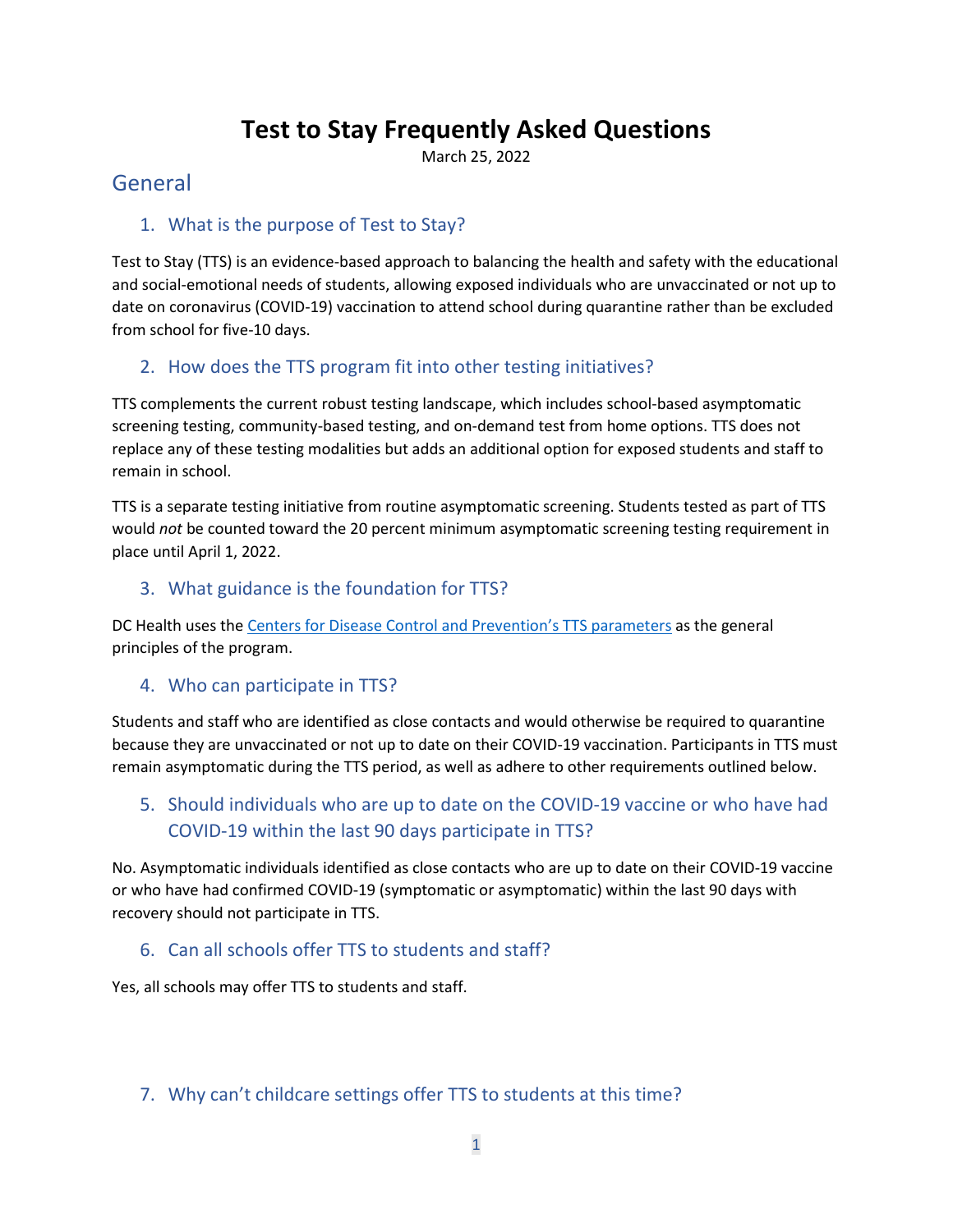Currently, TTS is only available to be offered to K-12 students. Although the CDC has endorsed TTS for K-12, current CDC studies have focused on children in K-12 schools, and CDC has not yet endorsed this approach with younger children in child care settings. Most child care facilities serve children under the age of 5 who are not yet eligible for a COVID-19 vaccination. TTS is also contingent on correct and consistent use of masks, which is more difficult to enforce for younger ages and not available to children under the age of 2. Additionally, the rapid antigen tests used for this model in schools are not available for use on children under age 2.

CDC and DC Health will closely follow other states where TTS is being evaluated in child care facilities and will update recommendations if the results suggest effectiveness with this population.

## 8. Can private/parochial/independent schools offer TTS to students and staff?

Yes, private schools can apply the CDC guidance to their own TTS programs. Private schools must procure their own supply of rapid antigen or rapid NAAT tests.

## 9. Can adult education schools offer TTS to students and staff?

Yes, adult education schools may also offer TTS. Please contact OSSE for additional guidance and considerations for this unique population.

## Preparing for TTS

## 10.How should schools prepare for TTS?

Schools implementing TTS should ensure that they have robust contact tracing protocols in place and continue to collect test results, submitting all positive cases to OSSE. They should also continue layered prevention strategies as they deem necessary or should a [community reach a HIGH level of](https://www.cdc.gov/coronavirus/2019-ncov/science/community-levels.html)  [transmission.](https://www.cdc.gov/coronavirus/2019-ncov/science/community-levels.html)

Schools with TTS programs should ensure that:

- The program is offered in an equitable manner among students and across schools.
- Any school-based tested is permitted by all applicable laws, including under the use of a Clinical Laboratory Improvement Amendments (CLIA) waiver, as necessary.
- A school will comply with all relevant privacy and confidentiality laws, regulations, and policies.

## 11.What is a CLIA waiver? Is a CLIA waiver required to implement TTS?

All schools conducting testing program with staff or contractors who will oversee and/or conduct the testing and analysis a school-based testing program must have a CLIA Certificate of Waiver, which is a federal requirement. Congress passed the Clinical Laboratory Improvement Amendments (CLIA) in 1988 establishing authority to promulgate standards for certain laboratory testing to ensure the accuracy, reliability, and timeliness of test results regardless of where or by whom the test was performed. The CLIA requirements are based on the complexity of the test and the type of laboratory where the testing is performed. (source: [CMS CLIA Quick Start Guide\)](https://www.cms.gov/files/document/cms-clia-laboratory-quick-start-guide-remediated.pdf)

#### 12.What are the steps to obtain a CLIA waiver?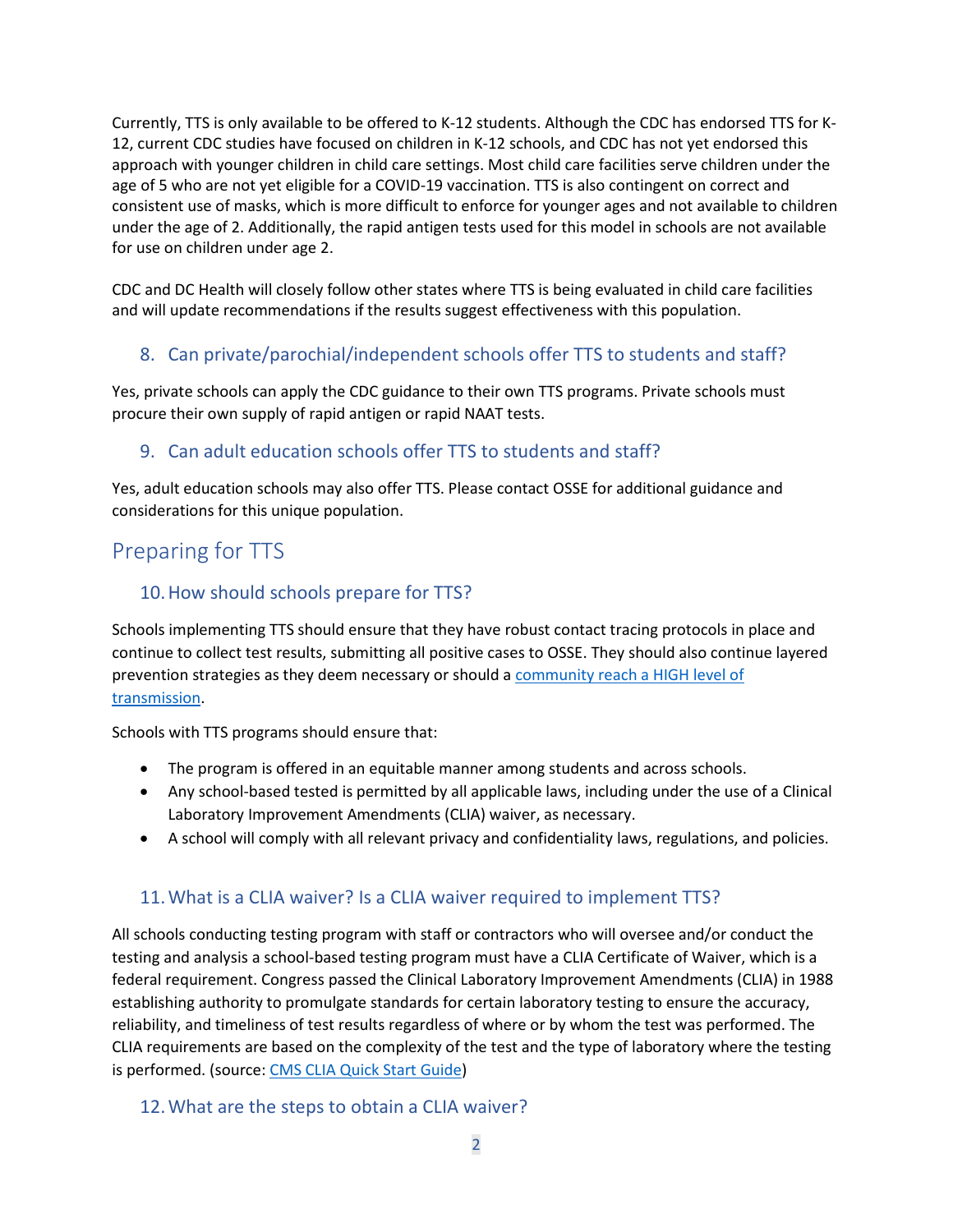LEAs should review [COVID School Testing Fact Sheet](https://www.cms.gov/files/document/covid-school-testing-factsheet.pdf) and Center for Medicare and Medicaid Services (CMS) CLIA Quick Start Guide.

- Steps for a CLIA Waiver application include:
	- o LEA designates a laboratory director. For a CMS CLIA Certificate of Waiver, the Director does not need to be a physician or medical professional, but DC does requir[e laboratory](https://code.dccouncil.us/us/dc/council/code/sections/44-203)  [experience.](https://code.dccouncil.us/us/dc/council/code/sections/44-203)
	- o Laboratory director completes, submits, and coordinates payment for th[e CMS CLIA](https://www.cms.gov/Medicare/CMS-Forms/CMS-Forms/downloads/cms116.pdf)  [Waiver application](https://www.cms.gov/Medicare/CMS-Forms/CMS-Forms/downloads/cms116.pdf) (\$180).
	- o Laboratory director completes and submits [DC Application for Approval for Laboratory](https://dchealth.dc.gov/sites/default/files/dc/sites/doh/page_content/attachments/Laboratory%20for%20Communicable%20and%20Reportable%20Disease%20Application.pdf)  [Communicable and Reportable Disease Testing](https://dchealth.dc.gov/sites/default/files/dc/sites/doh/page_content/attachments/Laboratory%20for%20Communicable%20and%20Reportable%20Disease%20Application.pdf) to DC Health's Health Regulation and Licensing Administration at [DCHealth.CLIA@dc.gov.](mailto:DCHealth.CLIA@dc.gov)
	- o If there are any issues identified, DC Health's Health Regulation and Licensing Administration will contact the LEA for clarification.

LEAs may begin testing as soon as the CLIA Waiver Application is submitted to CMS.

If a school has additional questions, please contact [Michele.Tallent@dc.gov,](mailto:Michele.Tallent@dc.gov) Health Services Program Specialist at DC Health. health services program specialist at DC Health.

## TTS Operations

## 13.What are the requirements for individuals to participate in TTS, other than remaining asymptomatic and negative?

Students or staff identified as close contacts who are not vaccinated or are not up to date on their vaccination may continue to attend in-person school and/or participate in before or after care programs if they meet the following criteria:

- The exposure must be determined to have occurred at school (e.g., the exposure cannot be a household or community exposure); and
- The close contact must not have any symptoms of COVID-19 infection.

Note: The close contact must quarantine at home whenever they are not at school until seven days have passed since their last close contact exposure date.

#### 14.What are students and staff required to do while they are at school during TTS?

Students and staff participating in TTS must:

- Wear a well-fitting mask while in school.
- Stay separated from other individuals during periods where their mask would need to be removed (e.g., when eating, drinking, and napping), if possible. Schools should consider cohorting individuals participating in TTS at these times.Stay home and isolate if they develop symptoms of COVID-19 infection or receive a positive test result.

#### 15.What must students and staff NOT do while they are at school during TTS period?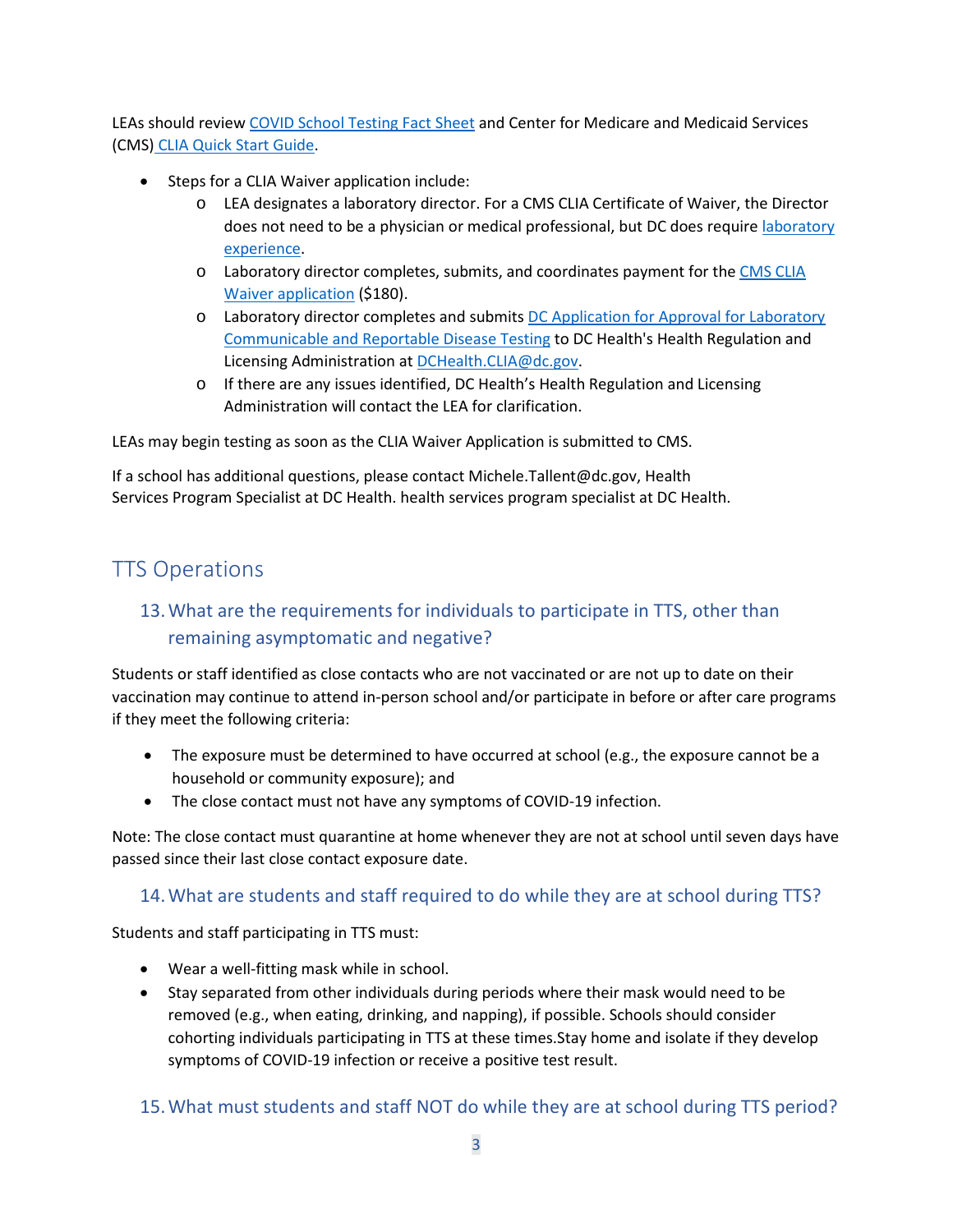During TTS, students must not participate:

- Fully during higher risk classes or activities during the school day. Higher risk activities are those with increased risk for COVID-19 transmission due to greater potential for forceful exhalation during participation (for example physical education class, recess, choir, orchestra, band, theatre, or dance). Students should continue to participate in modified, low-impact activities during these classes or times of the school day.
- Any extracurricular activities.

## 16.Can students participating in TTS attend before or aftercare?

Students may continue to participate in before or after care programs if they meet the TTS participation criteria.

## 17.Are students eligible to participate in TTS if the close contact occurred during lunch?

Students who are within 6 feet of a confirmed positive individual for more than 15 minutes in the previous 24 hours are considered a close contact and would be eligible to participate in TTS.

#### 18.If students eat lunch or snacks without masks, are they able to participate in TTS?

Students participating in TTS should remain distanced from their peers during times when masks would need to be removed such as during lunch, snack, or naptime. Eating outdoors is ideal if weather allows.

## 19.Can students eat lunch or nap without masks during their TTS period?

Students who are identified as close contacts and participating in TTS must stay separated from other individuals during lunch, naps, and any other times when masks are removed. Schools may consider cohorting individuals to further limit the number of students identified as close contacts should a subsequent case of COVID-19 occur in the classroom

## Testing Logistics and Operational Considerations

## 20.Where should testing take place for TTS?

School-based testing is recommended for TTS programs. School-based testing has the advantage of immediately available results, and LEAs can take advantage of the opportunity to receive free antigen tests from DC Health.

If resources do not allow for school-based testing, the next best alternative for TTS programs is testing done through a reliable community testing site (e.g., pharmacies, clinics, community-based testing sites, private laboratories).

## 21.How often should testing occur?

Students and staff participating in TTS should undergo COVID-19 testing at least twice during the sevenday period after their last exposure: upon notification of their close contact and again five to seven days after their last close contact with someone with COVID-19.